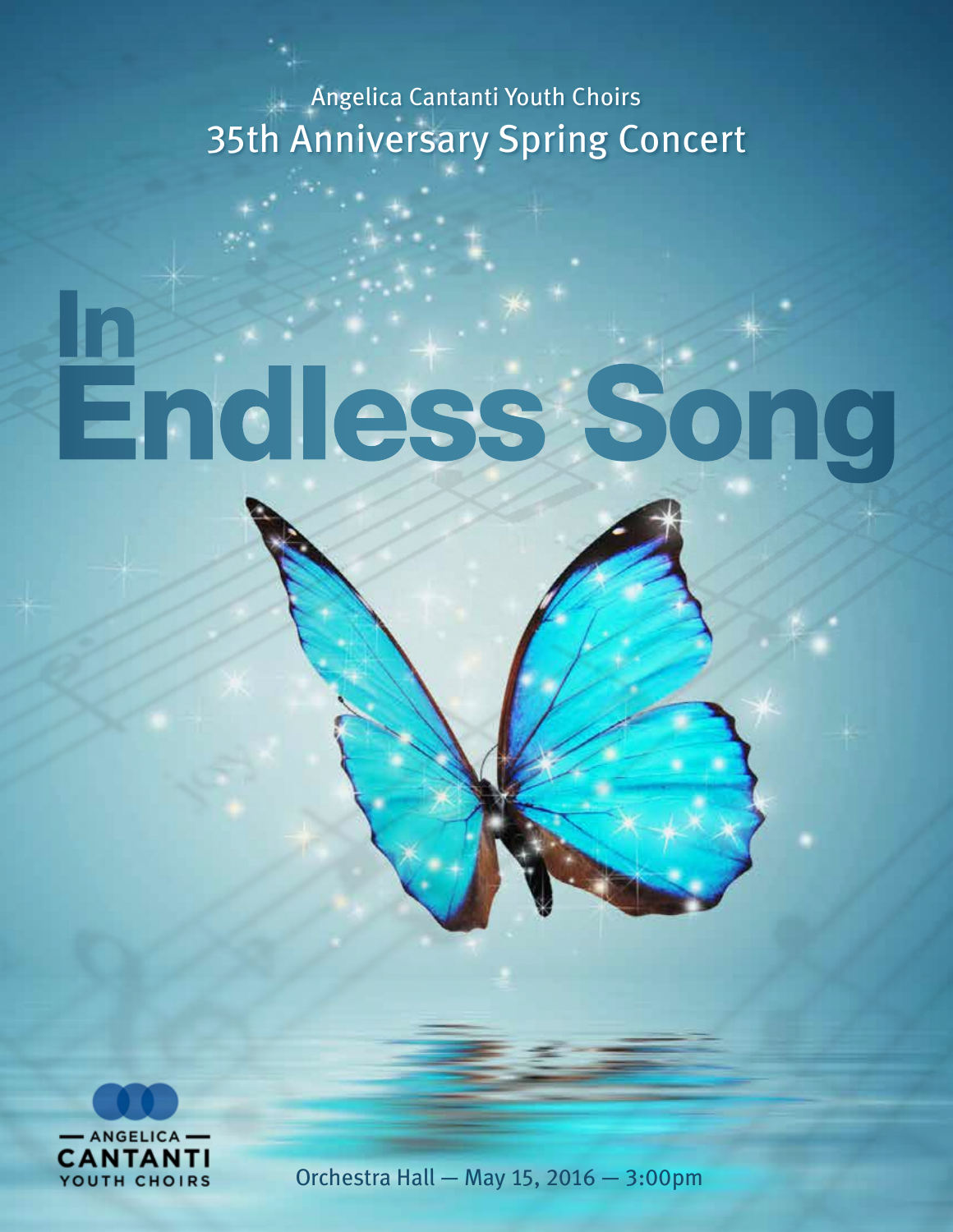

## **WELCOME!**

Dear Friends of Angelica,

Thank you so much for attending our 35th Anniversary Spring Concert today. We are thrilled to welcome seven exceptional artists to help us celebrate 35 years of inspiring young people to love choral music. They include Minnesota composers Dan Kallman and Tim Takach, Minnesota Poet Julia Klatt Singer and the Cavani String Quartet from Cleveland, OH.

Angelica commissioned Dan Kallman to write "In Endless Song" for our 20th Anniversary in 2000. At that time we were also joined by the Cavani String Quartet, and we are honored to be able to come together again to perform this unique collection of American folk songs written exclusively for the Angelica choirs. This will be the fourth performance of this piece in fifteen years! It is a great honor to have Dan conducting today and the Cavani String Quartet playing so brilliantly. Thank you, Dan, Mari, Kirsten, Annie and Merry!

Our commissioned work for this anniversary is "Everything Sings", poem by Julia Klatt Singer and music by Tim Takach. Having worked with Tim when he sang with Cantus, we Angelica staff appreciate his understanding of our mission. This lovely new piece speaks to the joy of singing and is a wonderful text for our 35th anniversary. Thank you, Tim and Julia!

Because our Angelica choirs are different ages and abilities, it is sometimes difficult to find repertoire we can all sing together. By commissioning pieces, we create usable and inspiring new repertoire that perfectly fits the make-up of our choirs. It is a very exciting process, and we look forward to presenting two of our many commissioned pieces today.

Thank you, parents, for your support during the last few weeks of many extra rehearsals in preparation for today. We are very proud of our singers, and we know you are too! We invite you to enjoy our concert entitled "In Endless Song" as we celebrate the past and look ahead to the future.

Nancy Grundahl, Conductor of Concert Choir

**Freewill Offering** — Please consider giving a donation to help us with the expenses for this special 35th Anniversary event. There will be a collection basket **by our table in the Orchestra Hall main lobby by the windows**. You can also visit our website and donate by Paypal or send a donation to: Angelica Cantanti Youth Choirs, 1800 W. Old Shakopee Road, Bloomington, MN 55431. Thank you!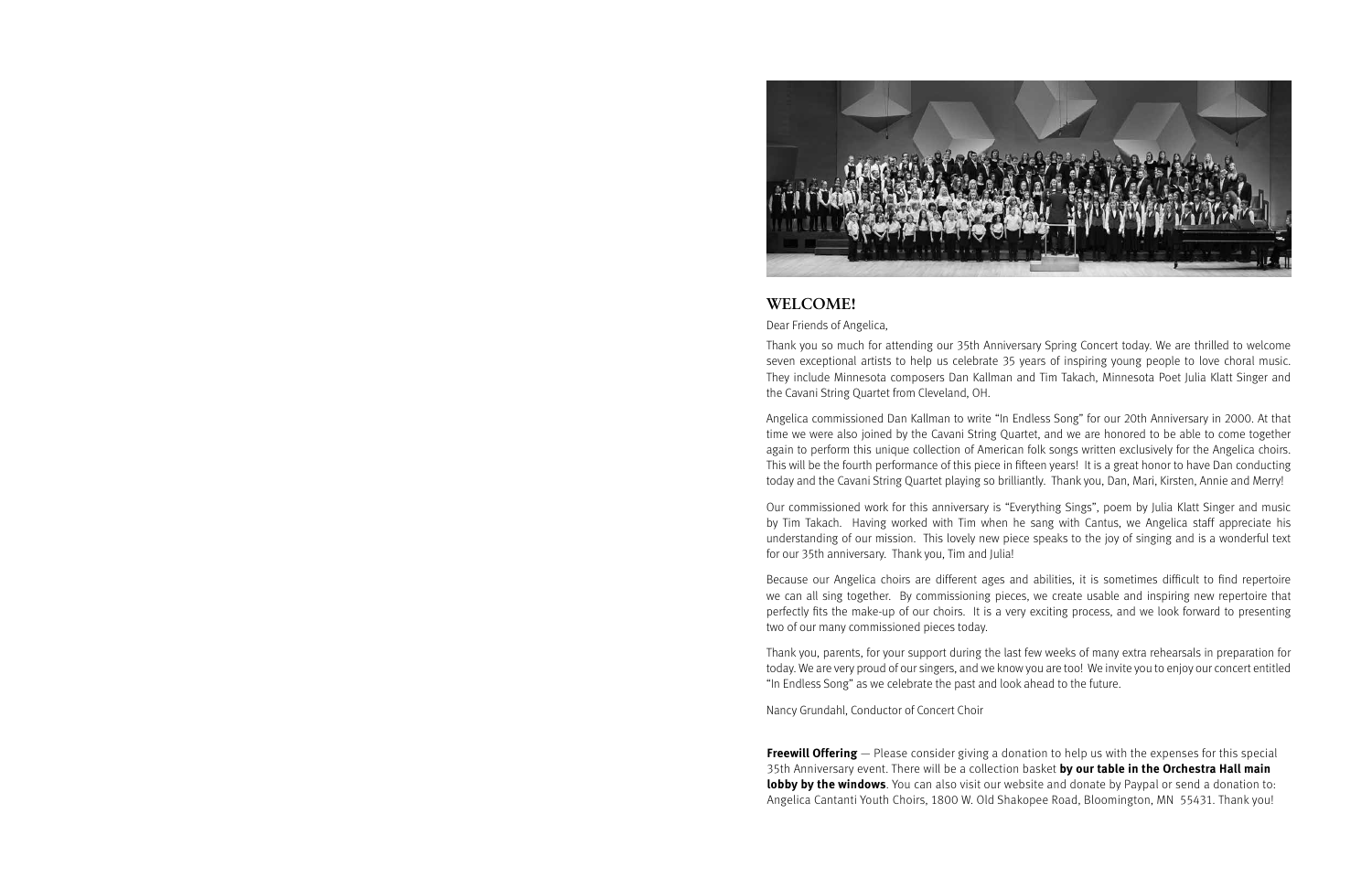

May 6, 2016

Angelica Cantanti Youth Choirs 1800 W. Old Shakopee Road Bloomington, MN 55420

Dear Angelica Cantanti Youth Choirs:

Congratulations to the organizaton for celebrating your 35<sup>th</sup> anniversary within the Bloomington community! Angelica Cantanti Youth Choirs is very fortunate to have such talented young people in its music programs. It is such an important program not only for the young people within it, but for the community as well as anyone that attends the many performances throughout the year.

It is uplifting to see our youth getting involved in the many activities that Bloomington offers, but Angelica Cantanti Youth Choirs stands out for being actively engaged in community partnerships including visits to the Bloomington schools and senior communities.

All of the hard work and dedication of these young people really shines through. They truly exemplify the integrity and talent of Bloomington's young people. But it also takes a great deal of work and commitment from the staff to in order to make it all happen, especially for 35 years running! Congratulations again, and I wish you the best of luck at your spring concert and in the future.

Sincerely,

Jese Rintead

Gene Winstead Mayor

**MAYOR AND CITY COUNCIL MAYOR AND CITY COONCIL**<br>1800 W. OLD SHAKOPEE ROAD, BLOOMINGTON MN 55431-3027 PH 952-563-8782 FAX 952-563-8754 TTY 952-563-8740

AN AFFIRMATIVE ACTION/EQUAL OPPORTUNITIES EMPLOYER

### **Anniversary greetings from Angelica's Founding Director**

Among the great many joys life offers us, one of the most rewarding is to celebrate a successful maturity of one´s own child. "Angelica Cantanti" was one of my many musical children. But it was a very special one, since it was born in the country which opened its welcoming doors for me and provided me with the opportunities unknown to me before, the opportunities which I happily embraced. One of them was a request by the Bloomington Art Center to create a Children's chorus.Having some nine years of prior experience working with only Boys choirs in a professional situation back in the Soviet Union, and not knowing anything about how things work in America, I simply decided to apply my up-to-date knowledge, in full inner trust that it should work.The most crucial for me was: to project love for music and to convey the message that through serious and devoted music making together, one can become a better human being in a wide sense of this word.Surprisingly enough for the kids we accepted to the Choir and their parents (but not for me), the positive harvest did not let us all wait for a long time. Kids understood very quickly that such frequently-used word "fun" may have yet another meaning, namely "Joy through achievement". Parents were positively amazed seeing their own children behaving during rehearsals in incredibly responsible and concentrated ways, without them feeling abused or unhappy about the required discipline. And the first concert was the best proof for all involved that the chosen set up, however unusual, did work. From then on it was a continuous story of success both on musical and human levels. It was clear to me from the very beginning, that I would not be able to stay with the Choir for a long time, but by 1984, when my professional call made me to move on, I knew that "Angelica Cantanti" was solidly anchored professionally and in a wonderful hands of extremely devoted Board of parents.

On this anniversary day I am with you in spirit and thoughts, and would like to send my hearty congratulations to all Choir members, to all supportive parents and to a wonderful group of highly professional and devoted Choir Conductors, accompanists and the Board.

I am enormously proud and thrilled with your achievements and wish you continuous blossoming for the years to come.

Gratefully,

— **Semyon Rozin**, Angelica's first director 1980 -1984

Congratulations, Angelica Cantanti singers, directors, parents and everyone else who helps out on your 35th Anniversary! What great memories I have of our early days of Angelica, when there were about 20 singers in Concert Choir and we started the Varsity Choir with three young singers! We sang concerts for the American Choral Directors convention, took lovely trips to Denmark, Norway, Germany twice, and had such fun singing songs such as "Anthem for Spring" and Rutter's "For the Beauty of the Earth" and many more. Plus, I remember humorous things like the fact that Concert Choir had high school girls in it (since the Cantanti Singers had not yet been formed) so a few times a couple of the girls were dressed for Prom and Homecoming at rehearsal to be ready to head out directly from rehearsal to the Prom! There are so many wonderful memories, from the great rehearsals to singing at Orchestra Hall, as you will do again. Due to your great singing and wonderful directors, Angelica has only grown and gotten better and better, participating and performing for more and more happy audiences. Again, congratulations! I am so proud of you all!

— **Steve Cramer**, Angelica director 1984-1994, 1997-1999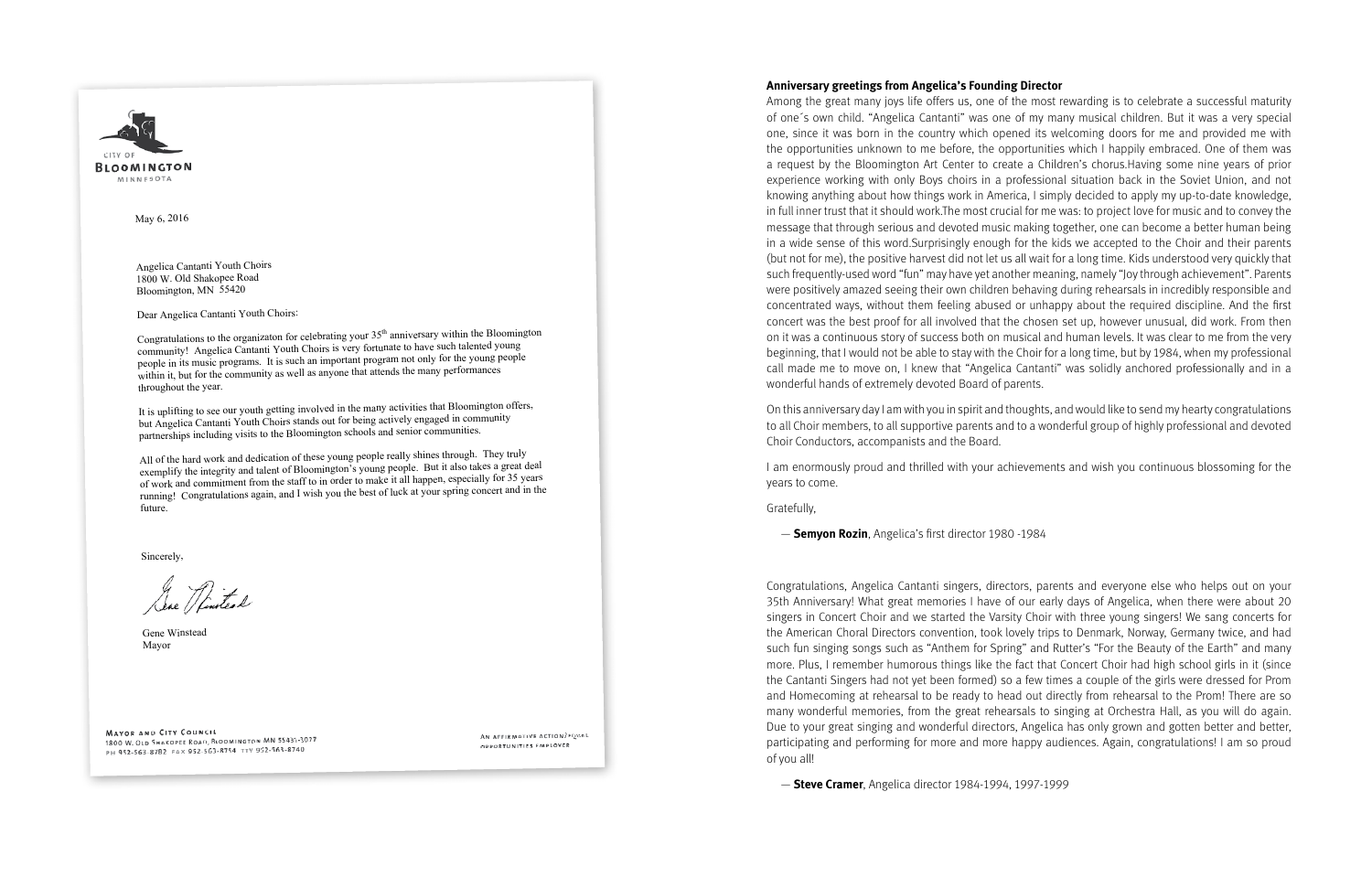# **CANTABILE**

Old Carrion Crow .................................................................................... Nova Scotia Folk Song, Arr. Mary Goetze

Simple Gifts ............................................................................................................ Shaker Tune, Arr. Daniel Kallman

#### Pete, Pete ..................................................................................... West African Folk Song, Arr. Rosephanye Powell

Small Group: Abbey Pearson, Kathryn Boldenow Isabella Collins, Josephine Swans

Percussion: Simon Peterson, Mary Taraboi Brow

Translation: Vulture, vulture, your mother is calli What does she want me to do? She

Sunset - Birds from Australian Bush Songs ........ Please hold applause between songs

# **CANTANTI SINGERS**

Commissioned poem by Julia Klatt Singer. Dedic 35th Anniversary.

Nyon Nyon ................................................................................................................................................ Jake Runestad

Didn't My Lord Deliver Daniel ............................................................................................................. Moses Hogan

# **ALL CHOIRS**

# Everything Sings ............................................................................................................................. Timothy C. Takach

Cavani String Quartet

#### In Endless Song .................................................................................................................................... Daniel Kallman

Commissioned by and dedicated to the Angelica Featuring six different folk songs: "How Can I Keep From Singing", "Pretty Little Ho "Sometimes I Feel Like A Motherless Child", "Sk

 Conductor Daniel Kallman Cavani String Quartet

 After the final song, please wait for the Concert Choir Singers and Cantanti Singers to exit down the aisles and into the lobby to meet families. Con Brio & Cantabile Singers will remain on stage to meet families.

How many songs for us to sing? How many more have we stored away? Like jars of honey catching the light, the sweetness of time and bees, of sun and trees, of you and of me. It is the wind that taught us to sing like the prairie grasses, like the tumbling seas. It carries our voices; powerful, beauty carries them like the scent of rain, like the falling leaves.

| Nova Scotia Folk Song, Arr. Mary Goetze                                                                                                                                                                                                                                                                                                                               |
|-----------------------------------------------------------------------------------------------------------------------------------------------------------------------------------------------------------------------------------------------------------------------------------------------------------------------------------------------------------------------|
| West African Folk Song, Arr. Rosephanye Powell<br>w, Siri Anderson, Sonja Kovac,<br>on, Gabi Nowak                                                                                                                                                                                                                                                                    |
| vn, Euclid Weng                                                                                                                                                                                                                                                                                                                                                       |
| ing you.<br>said the meal is ready.                                                                                                                                                                                                                                                                                                                                   |
|                                                                                                                                                                                                                                                                                                                                                                       |
|                                                                                                                                                                                                                                                                                                                                                                       |
|                                                                                                                                                                                                                                                                                                                                                                       |
| Everything sings;<br>crickets and clouds, rake and leaves<br>water and a spoon<br>even the moon and the dragonflies<br>hum their own tune.<br>My song is my blood<br>It moves through my body-<br>Moves through yours too-<br>Always finding its way<br>Back to the heart,<br>to the heart of me and of you.<br>cated to the Angelica Cantanti Youth Choirs for their |
| a Cantanti Youth Choirs for their 20th Anniversary.                                                                                                                                                                                                                                                                                                                   |
| orses","Skip To My Lou",<br>.innamalinkadoolium" and "Old Joe Clark".                                                                                                                                                                                                                                                                                                 |
|                                                                                                                                                                                                                                                                                                                                                                       |

# **CON BRIO CHOIR**

| <b>COTT DIMO CITOIN</b>                                                                                                                                                                                                                                                                                                                                                                                                                              |  |
|------------------------------------------------------------------------------------------------------------------------------------------------------------------------------------------------------------------------------------------------------------------------------------------------------------------------------------------------------------------------------------------------------------------------------------------------------|--|
| Cavani String Quartet                                                                                                                                                                                                                                                                                                                                                                                                                                |  |
|                                                                                                                                                                                                                                                                                                                                                                                                                                                      |  |
| Violin - Mari Soto                                                                                                                                                                                                                                                                                                                                                                                                                                   |  |
| Please hold applause between songs                                                                                                                                                                                                                                                                                                                                                                                                                   |  |
| I. The Silent Fool<br>II. Telling the Truth<br>III. My Dear Mother                                                                                                                                                                                                                                                                                                                                                                                   |  |
| <b>CONCERT CHOIR</b>                                                                                                                                                                                                                                                                                                                                                                                                                                 |  |
| Euan Tait, poet                                                                                                                                                                                                                                                                                                                                                                                                                                      |  |
| So one harvest is gathered, one seed falls away,<br>Old songs are falling silent, love leads you to new ways,<br>Oh this Love, so rich, so sweet, erupts from your heart and cries:<br>"Be complete!"                                                                                                                                                                                                                                                |  |
| Step out into new gardens, step out among the dancing,<br>Step out among the singing of the beauty of God!<br>She delights in you! Rejoice in Him!<br>Rejoice in the freedom of all who sing.                                                                                                                                                                                                                                                        |  |
| These melodies originate with Brazilian Indians, and the texts have no known meaning<br>other than to elicit sounds of the jungle                                                                                                                                                                                                                                                                                                                    |  |
|                                                                                                                                                                                                                                                                                                                                                                                                                                                      |  |
| <b>ENCORE</b>                                                                                                                                                                                                                                                                                                                                                                                                                                        |  |
|                                                                                                                                                                                                                                                                                                                                                                                                                                                      |  |
| ENCORE & ALUMNI                                                                                                                                                                                                                                                                                                                                                                                                                                      |  |
|                                                                                                                                                                                                                                                                                                                                                                                                                                                      |  |
| <b>CHAMBER SINGERS</b>                                                                                                                                                                                                                                                                                                                                                                                                                               |  |
| Please hold applause between songs                                                                                                                                                                                                                                                                                                                                                                                                                   |  |
| A World Premiere by local composer Abbie Betinis.<br>This piece is inspired by the beautiful way "Borromean Rings" link to one another. No two rings are<br>directly connected, yet all are linked. The composer has dubbed this a "Borromean canon" to describe<br>how this musical form behaves - like three interlocking gears - which, if you listen closely, reveals<br>different "secret messages" each time the voices combine and recombine. |  |
|                                                                                                                                                                                                                                                                                                                                                                                                                                                      |  |
|                                                                                                                                                                                                                                                                                                                                                                                                                                                      |  |

Small Group: Caroline Flaten, Gabriela Leovan, Maria Coughlan, Zoe Zarth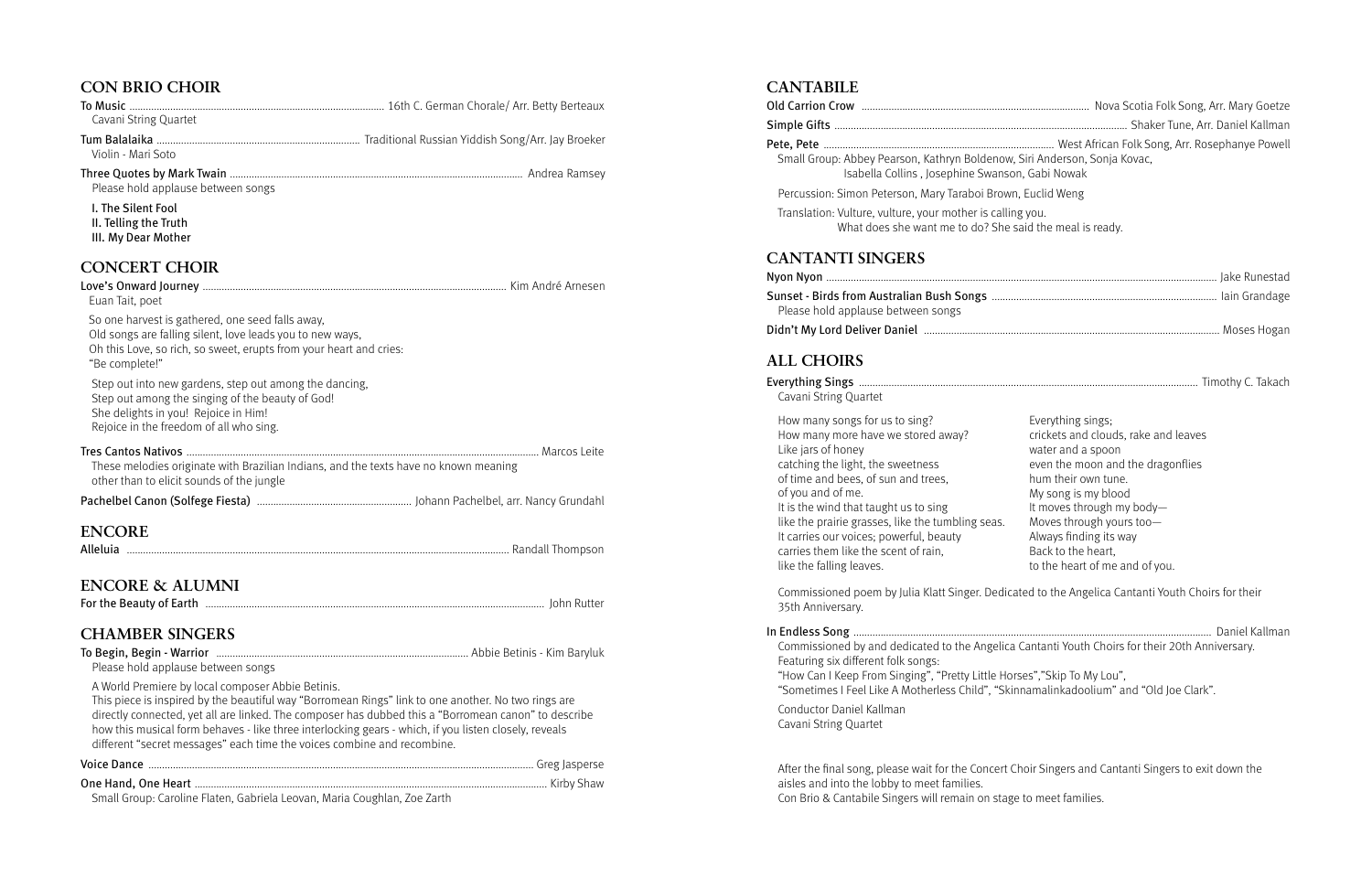Julia Klatt Singer writes short stories and poems, and is the poet-in-residence at Grace Neighborhood Nursery School. Her stories and poems have appeared in over four dozen journals and magazines. She is co-author of Twelve Branches: Stories from St. Paul, Coffee House Press, and author of three books of poetry; In the Dreamed of Places, Naissance Press, A Tangle Path to Heaven, and Untranslatable, North Star Press. She has co-written ten songs with composer Tim Takach, four of which were commissioned by the American Composers Forum. And she has co-written 8 songs with composer Jocelyn Hagen, A Soft Blink of Amber Light being the title track on the Houston Symphony Choir's 2016 album.

#### **Timothy C. Takach**

Reviewed as "gorgeous" (Washington Post) and "stunning" (Lawrence Journal-World), the music of Timothy C. Takach has risen fast in the concert world. Applauded for his melodic lines and rich, intriguing harmonies, Takach has received commissions from the St. Olaf Band, Cantus, Pavia Winds, Lorelei Ensemble, VocalEssence, the DeBartolo Performing Arts Center, The Rose Ensemble, and numerous other organizations. His compositions have been performed on A Prairie Home Companion, The Boston Pops holiday tour, multiple All-State and festival programs and at venues such as the Library of Congress, Kennedy Center and Royal Opera House Muscat. He is a co-creator of the theatrical production of All is Calm: the Christmas Truce of 1914, by Peter Rothstein. Takach studied music composition at St. Olaf College, Northfield, MN, where he graduated with honors. He has frequent national work as a composer-in-residence, presenter, clinician and lecturer. He is a full-time composer and lives in Minneapolis with his wife and two sons.

**About "Everything Sings"** — Composer Notes: After poet Julia Klatt Singer and I talked with the folks at Angelica Cantanti Youth Choirs, we knew that we should write a piece about the love of singing, but we also knew that there were so many pieces out there that already say it so well. What I love about the poem that Julia wrote is that when she talks about the act of singing, she paints it as something our bodies do in sympathy with the world around us. It makes me think about how everything in the universe is involuntarily vibrating and so it makes sense that we would actively decide to sing, a way of giving our own frequencies to others.

In "Everything Sings," this idea of musical vibration is shown in a few ways. It most noticeably appears right away in the accompaniment trills, which thread themselves throughout the piece. But there are also moments of trilling in the voices as well as some humming, which allows the singer to more easily sense the vibrations in their sound. The piece ends in a round, embodying the communal nature of singing–the same song moving through one body, then another and another, and finally coming back to everyone singing together. - Timothy C. Takach, 2015

#### **Julia Klatt Singer** (poet for Everything Sings)



#### **Cavani String Quartet**

Hailed as passionate and inspiring performers, the Cavani String Quartet succeeds like few others in communicating the sheer joy of music making. "Their artistic excellence, their generous spirit, and their fervent ambassadorship for great music make them unique among America's greatest string quartets. They may be the single most valuable role model for the classical chamber music field in our time, an inspiration to fellow musicians and audiences across the country." (Detroit Residency) The Cavani String Quartet was formed in 1984 and named after the 19th century violin maker, Vincenzo Cavani. In 1988 the quartet was appointed as Artists in Residence at the Cleveland Institute of Music (CIM). Made up of violinists Annie Fullard and Mari Sato, violist Kirsten Docter and cellist Merry Peckham, the Cavanis perform around the globe, on major concert series and festivals, permeate communities, libraries and public schools, and win prestigious awards like the Naumburg Award and the Guarneri String Quartet Award for Artistic Excellence, which they've won twice. They have developed a series of education and outreach programs for a wide variety of settings and for audiences of all ages.



#### **Daniel Kallman**

Daniel Kallman's compositions for orchestra, winds, and choir are widely published and have been performed across North America, Europe and East Asia. His steady stream of commissions also includes music for worship, theater, dance, and the young musician. Kallman has composed for the National Symphony Orchestra, the Air Force Academy Band, the Hong Kong Children's Choir, the Minnesota Orchestra, A Prairie Home Companion, and a wide variety of vocal and instrumental ensembles. The orchestral works of Daniel Kallman have been performed by both amateur and professional ensembles across the country, including the St. Paul Chamber Orchestra and the Atlanta Symphony. His holiday works have been programmed by the Milwaukee Symphony and the Minnesota Orchestra under the baton of Doc Severinsen. Kallman has established a reputation as a composer for the young musician and youth audiences.

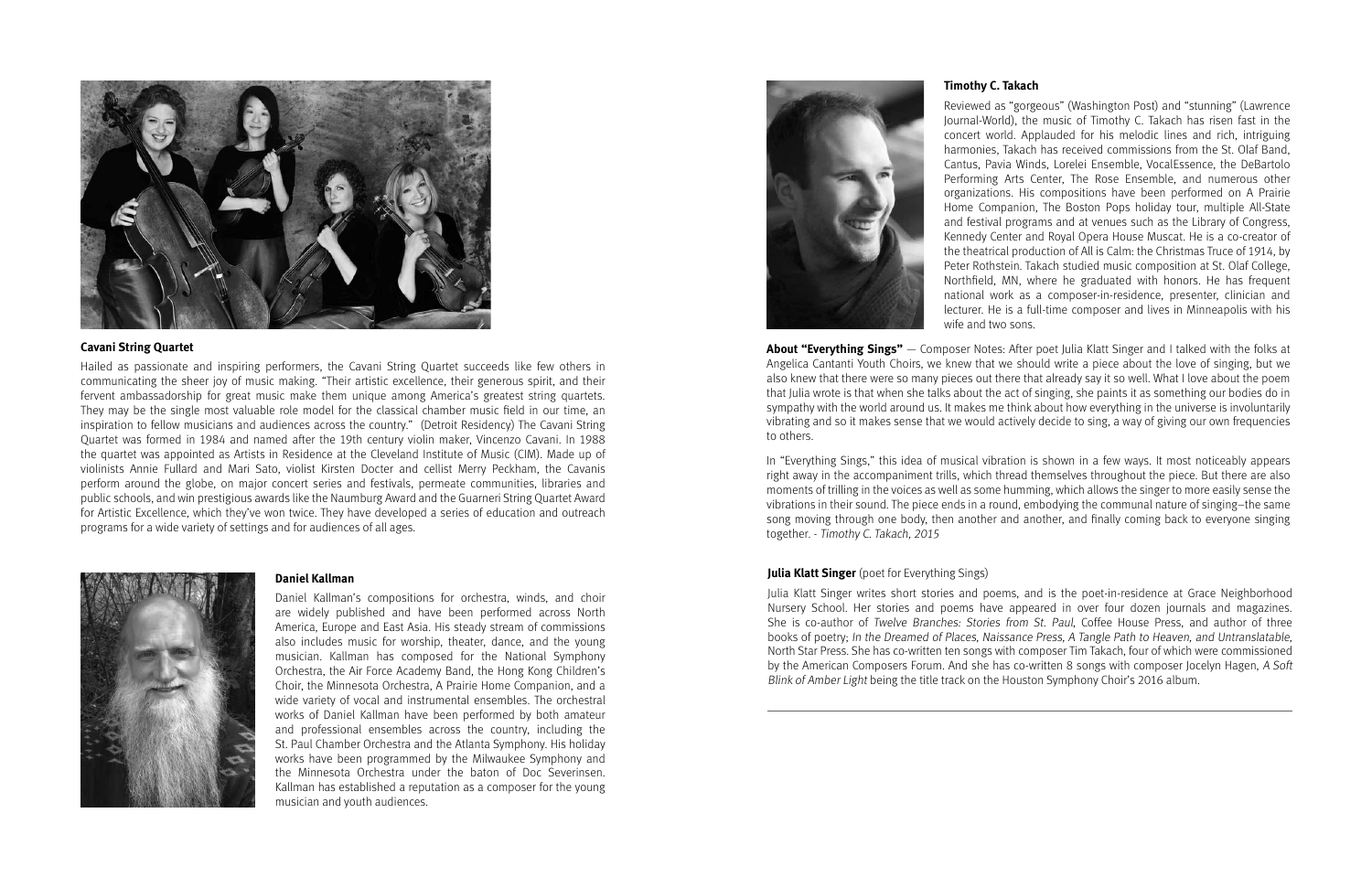CANTANTI SINGERS (9th-12th grade) Philip Brown, Conductor & Kate Niemisto, Accompanist Jolene Bailey, Mary Blazanin & Karen Lodoen, Choir Coordinators

Mikaela Amundson Rose Anderson Eli Aronson Simon Avenson Erin Bailey\* Maggie Bauer Claire Becker Bhavana Bellamkonda\* Jameson Bernhagen Amy Blazanin Keegan Bloedel Joshua Borkon Lydia Borrell Sammi Bryant Calonna Carlisle Matthew Clarke Ruth Claycomb Ashley Cortez Maria Coughlan\* Anna Coughlen\* Kevin Cox Amy Crawford\* Claire Eiswirth\* Aaron Ellefson Eleanor Fiedler Caroline Flaten\*

McKenzie Flaten Theodore Flatley John Fox Emma Goos\* Elsie Hanken Sophia Harder Kouay Max Harlan John Hedberg Mykenzie Henriksen\* Ryan Hunwardsen Tyson Insixiengmai Jocelyn Jaimez\* Tryg Johnson Morgen Joyce Benjamin Kahnke Kamryn Kalal Joe Keeley Julia Knight Ingrid Koester\* Callie Koleske Jordan Lehman Margot Leiner Evelynn Lennon\* Gabriela Leovan\* Emma Liddle\* Angelina Lodoen

Katie Marusich Claire Mavis Tommy McCoy Kennedy McGarness Connor Meany Elliana Meier Aaron Michel Nora Mohamed\* Inga Molle\* Nelson Morlock Maura Mould Hannah Murray Cal Nasset Austin Nelson Tanner Olsen Autumn Olsen Connor Pahlman Nick Payne Meghan Payne\* Emmie Peroutka Kailey Poe\* Megan Read Allie Ries\* Courtney Rogat Mathias Rotstein Sammi Senty

| Alice Anderson     | Christopher        |
|--------------------|--------------------|
| Chad Archer        | Graffunder-Bartels |
| Lindsay Barthel    | Linnea             |
| Steven Baumgartner | Graffunder-Bartels |
| Patrick Coleman    | Benjamin Hersey    |
| Jennifer Darchuk   | Sarah Hintermeyer  |
| Robert Darchuk     | Josh Horn          |
| Amanda Filreis     | Luke Jerviss       |
| Mary George        | Nick Johnson       |

Megan Sharockman Claire Shinners\* Abby Skapyak\* Lydia Sulik Julia Sunnarborg\* Tre'von Tellor David Temte Benjamin Temte Devyn Terry Gabi Tessier Rachel Tetzloff Sara Thibault Endre Thorkelson Lauren Toensing Sara Villalobos\* Benjamin Vogel Ayla Volante Taig Volante Amelia Weightman- Bragg Savon Williams Emily Woodhall Connor Wosmek Zoe Zarth\*

#### **\*denotes member of Chamber Singers**

#### ANGELICA CANTANTI BOARD OF DIRECTORS

| Alice Anderson, Secretary Pat Coleman |                 |
|---------------------------------------|-----------------|
| Marie Burton                          | Jennifer Flaten |
| Nicole Clarke                         | Renee Hammes    |

Jane Kalal Jamie Ohrt, Alumni Representative

Stephanie Sunnarborg Rebecca Waller, Chair

## ENCORE ADULT CHOIR

#### Nancy Grundahl, Conductor & Sandra Enstrom, Accompanist

Annette Krohg Paul Krohg Aimee Kuyper Sarah Lindsay Noelle Luoma Monica McEvoy Kelly Molloy Jamie Ohrt Leah Palmer

Kristi Person Jen Reise Jennifer Simmons Matthew Sudduth Brian Thompson Chris Willms

# **ANGELICA CANTANTI YOUTH CHOIRS**

#### CON BRIO CHOIR (2nd-4th grade)

#### Elizabeth Egger, Conductor & Jane Horn, Accompanist. Jessie Pfeifer, Choir Coordinator

Annalise Atkinson Meleah Bannerman Sophia Bietz Adelyn Bye Joseph Chen Liam Clift Annika Clift Hazel Collins Kendall Elmquist Max Fahrmann Aurora Gouin Kari Hargreaves Mallory Herron Julia Jackson

Gabriel Jordan Mick Kittleson Vivian Krocheski-Meyer Payton Lewis Lizzy Marston Payten Miller-Zarambo Ella Moore Lily Okell Elsa Oman Frances Patton Philesha Pfeifer Sarah Piper Matthew Piper Mia Prahl

Elaine Reise Emily Schroeter Izabel Sinner Cadence Snyder Anika Solberg Jacqueline Steskal Andrew Struck Carolyn Stuber Lauren Tan Catherine Williams James Williams Samantha Wilson Maya Zhaivoronok Emma Sellner

Franklin Sellner Ava Shirley Lydia Somdahl Gabbie St. Martin Jacqueline Steskal Kailey Tan Mary Taraboi-Brown Savanna Welters Belle Weng Kieran Winegarden Maya Zhaivoronok

#### CANTABILE CHOIR (4nd-6th grade) Ann Schrooten, Conductor & Jeffrey Patry, Accompanist Jeanne Paul & Cynthia Roach, Choir Coordinators

Hannah Alderman Siri Anderson Kathryn Boldenow Maya Borwege Greta Caliri Jonathan Clarke Colleen Coleman Isabella Collins Margaret Cook Avery Cracauer Miabella DiLorenzo Lauren Eisma Leila Elouardighi Hannah Frauenshuh Noah Getnick

Samara Goltz Cade Hatlestad Maya Holzman Cosette Jaeger Montana Jaeger Noah Jarosch Erin Johnson Melina Kannankutty Anna Kistler Clare Kistler Lauren Koskey Sonja Kovic Noah Kovic Olivia Laechelt Benjamin Larkin

Siri Larson Dylan Magnuson Snezhanna Medvedovski Kseniya Medvedovski Marinus Nordstrom Gabriela Nowak Grace O'Hara Abigail Pearson Simon Peterson Sophia Repice Olivia Rhodes Madigan Ryan Esmee Schneider Franklin Sellner

Kirsten Stuber

Maria Sullivan Josephine Swanson Sky Swedlund Kailey Tan Mary Taraboi-Brown Molly Vance Hogan Vaupel Savanna Welters Euclid Weng Belle Weng Hannah Wilkins Peyton Winegarden Kieran Winegarden Naomi Yue

#### CONCERT CHOIR (6th-9th grade) Nancy Grundahl, Conductor & Sandra Enstrom, Accompanist Martha Anderson & Joel Nasset, Choir Coordinators

Alex Ahnes Ingrid Anderson Karina Bary Anna Carufel Aubrianna Churchill Robert Coleman Olivia Coughlan Ella Doyle Mattias Dyrud Amelie Fantin Kelly Flatley

Alicia Fransen Michaela Goetz Guillermo Gonzalez Ella Graff Grace Hammes Porter Hanken Josie Hanneken Sarah Hatton Katie Hatton Nicholas Hatton Isabella Hofer

Robbie Holzman Ava Krocheski-Meyer Kendall Loken Sofia Melchert Ava Morabito Sophie Nasset Marjanne O'Hara-David Romell Padua Becky Perkins Jacob Person

Meredith Reise Erika Rolling Olivia Rukstele Andie Schrader Matthew Sell Emma Sellner Taylor Thunstrom Ellen Whalen Caroline Yue Julia Zaepfel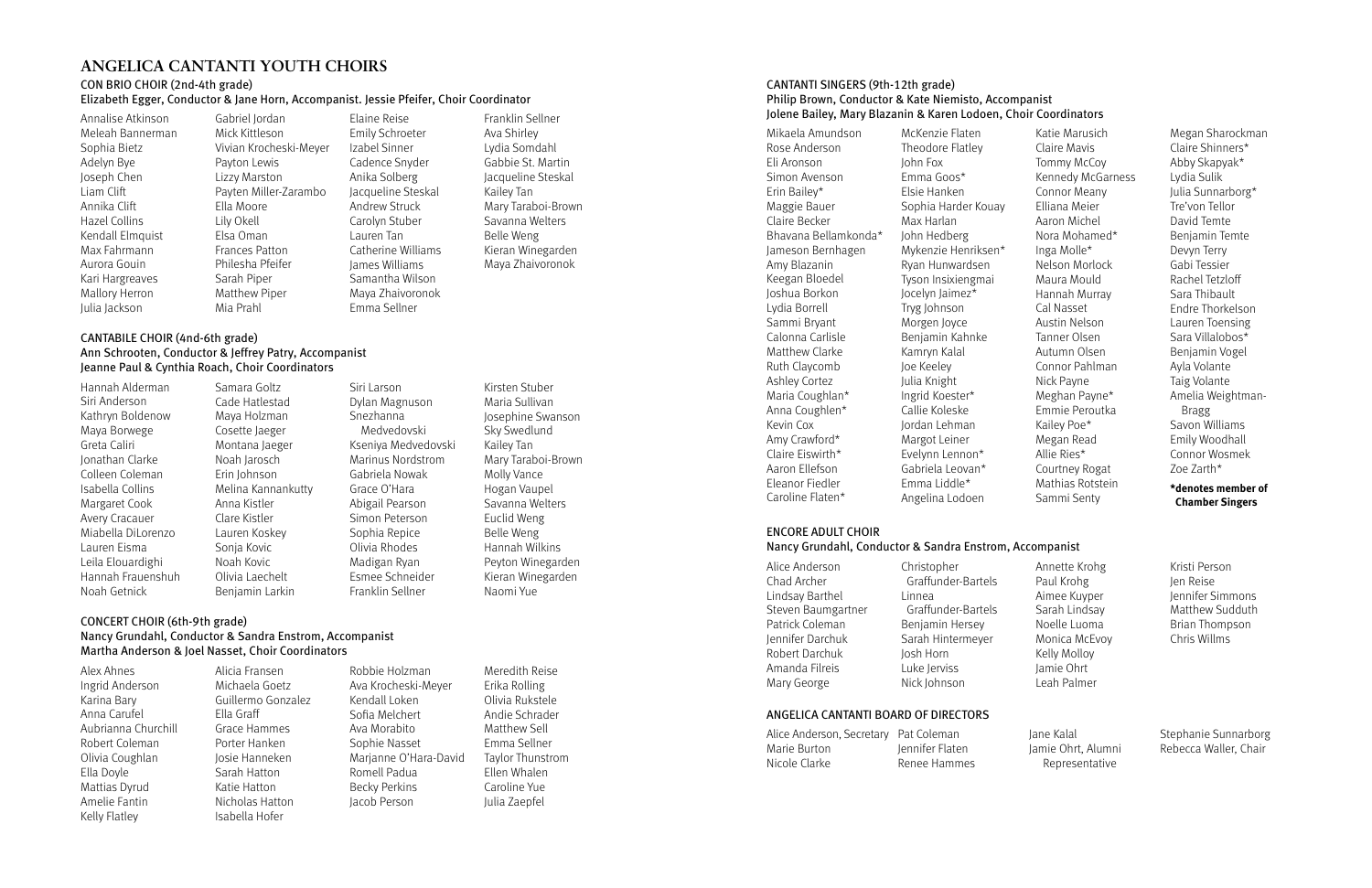Joe Keeley – (2 years) will attend Luther College in Decorah, IA to study history and pre-law. "If I were to give one piece of advice to other singers, I'd say to find what you are passionate about and pursue it as much as you can. Also, be good to other people."

Julia Knight – (9 years) will attend Augustana University to major in Early Elementary Education and minor in Music and Spanish. Julia enjoyed performing with Angelica. "With only 2 hours a week for practice, it impresses me every week that we can accomplish so much. Also, meeting so many great people who all have the same interest in singing as me is an incredible experience!"

Margot Leiner – (4 years) will attend DePauw University. "I have made incredible friends in Angelica who have shaped me to be who I am today. Angelica has taught me how to be confident, take risks, work with others, and be myself. I will never forget how important Angelica is to me, and I will always cherish the memories I have from my time with this organization."

Austin Nelson – (1 year) will attend Normandale Community College in the fall. "Singing in this choir has helped me make some great friends and helped me further my choral singing skills."

Emma Liddle – (11 years) will attend Grinnell College in the fall. "I really enjoyed all of the outside opportunities such as the tours, the festivals, and the Twins commercial shoot. I loved being surrounded by people who cared about singing and were happy to be there."

Angelina Lodoen – (8 years) learned so much from Directors Ann Schrooten, Nancy Grundahl and Philip Brown. Angie traveled with the choir to Chicago twice and to New York City, where the choir sang in Lincoln Center. This choir teaches so much more than just singing. It forges friendships beyond school boundaries, discipline and respect for the music, and creates a lifelong love for singing. Angie will attend Normandale Community College next year.

Lydia Sulik - (2 years) will attend Macalester College to study Environmental Studies, English, and History. "Choir has always been a way for me to connect to others. When I moved to Minneapolis my junior year, Angelica was immediately a place for me to feel welcomed and accepted as a new member of the community."

**Julia Sunnarborg** – (8 years) will attend the University of Kansas to major in Biology. "Over time this choir has come to mean more to me than I ever thought it could. It went from being just another activity that I did to being the highlight of my week. This choir has pushed me out of my comfort zone and helped me turn into the person I am today, and I wouldn't give it up for the world. I will always be thankful for everything this choir has given me."

Autumn Olsen – (3 years) will attend University of Kansas, Lawrence and has enrolled in the five-year Master of Architecture & Design program. "Singing in this choir has always been something I look forward to every week. No matter what is going on in my daily life, I know when I come to rehearsal I can forget about everything and just create art with people who love it as much as I do! Angelica means so much to me beyond anything I ever expected it to be. I will miss singing with all the wonderful people in this choir very much and wish them all the best!"

Kailey Poe – (4 years) will attend Luther College on a vocal scholarship. I would like to thank Mr. Brown for helping me realize my passion and believing in me, and for putting up with my attitude the past four years."

Allie Ries – (2 years) will attend Berklee College of Music on a vocal scholarship. Her favorite part of Angelica this year has been the Chamber Singers' weekly commutes from rehearsal to dinner and back for the sectionals.

Mathias Rotstein – (1 year) will attend St. John Vianney College Seminary at St. Thomas in pursuit of the priesthood. "I think my favorite Angelica memory was on the Snow Days retreat when I realized how caring and welcoming all the other members of the choir are and how we all share the same passion for singing. I am forever thankful for the amazing friendships that I have made through the choir."

**Maggie Bauer** – (4 years) will attend Bentley University next fall. "This choir has been such a significant part of my life for the past four years and I can't imagine my high school experience without this. Not only have I been affected by the beautiful music made, but I've created lifelong friendships. My favorite memories include going to Chicago last May and singing Until Even The Angels my freshman year."

> Megan Sharockman – (4 years) will attend Baylor University. "Being in Angelica has made me a better singer and helped to shape me into the person I am. This choir has brought me lifelong friendships I'm super thankful for."

Kevin Cox –  $(2 \text{ years})$  will attend Northwestern University in Evanston, Illinois to study engineering. "This choir has been a way for me to really learn what it means to be a good singer. I have been able to experience the benefits of working hard in a group of people that have the same passion and desire to make beautiful music as me."

> Sara Villalobos – (1 year) will attend Concordia College to study international business with a minor in German. "This choir has meant the world to me. To give it a certain definition would be an injustice to the choir. I have learned to love choir again because of Angelica."

John Fox -- (4 years) will attend Winona State University to study Criminal Justice. "I cannot explain what this organization and the people within it mean to me. Thank you to the organization for all that you do to keep people singing. I'd like to also thank my family for always supporting me throughout the years. Finally, thank you to Kailey Poe, for encouraging me to join this special group."

> Taig Volante – (10 years) will attend the University of St. Thomas to study Mechanical Engineering. "I would like to thank all of my choir conductors over the years for teaching me to sing and allowing me to see the wonder of singing."

> Connor Wosmek – (2 years) will complete his generals at Normandale Community College before transferring to another institution to pursue a degree in Nursing. "I loved singing last May in the brand new Ordway Concert Hall. Angelica is a great place to sing because all the singers there have an actual passion for singing and want to be there. I will miss Angelica dearly."

**Tryg Johnson** – (1 year) graduates from Southwest High School in Minneapolis and is planning to study music, philosophy, and the classics.

# **SALUTING OUR 2016 SENIORS**

Below, the singers share the number of years they have participated, their favorite memories and what being in Angelica has meant to them.

Mikaela Amundson – (11 years) will attend Northeastern University in Boston, Massachusetts in the fall to study Art & Design, Business, and Music. "Singing in this choir has helped me to find my voice, my confidence, and my love and passion for music. I have been able to sing in this group with amazing musicians for 11 wonderful years, and I am a better person for it!"

Rose Anderson – (2 years) will attend the University of Minnesota to study Mechanical Engineering. "This choir has been so welcoming to me ever since I joined. The people here are so supportive of each other, and I have seen everyone form close friendships that can only come from singing together in such a tight-knit community. I have not only met incredible and kind people through the Cantanti Singers, but I've also learned to love singing even more than I ever could have imagined. So thank you, Angelica, for all the memories and friendships that I'll never forget."

Bhavana Bellamkonda – (3 years) graduates from Hopkins High School and will attend Winona State University's School of Nursing. This is her 10th year singing in choir, and her third year singing with Angelica Cantanti. She would like to thank her family for encouraging her to pursue her passions, Kate Niemesto for helping her with scholarship auditions, and Philip Brown for always pushing her and supporting her. Bhavana is excited to continue her musical journey this summer as a Music Ambassador on a two-week trip to Europe.

Keegan Bloedel – (1 year) will attend college in the fall. For Keegan, singing in Angelica has been an unforgettable experience. "It is a place I can go to express myself openly with people who love music as much as me. This is something I've never been a part of before an I'm grateful for everything I have learned from being a part of Angelica."

Anna Coughlen – (2.5 years) will attend University of Mary in Bismarck, North Dakota to major in Mass Communications and minor in Music. "Singing in this choir has given me some of the best friends I have today. I met these friends within my first 2 weeks of the choir, which helped me feel welcome especially since I joined halfway through sophomore year and knew only a few people. I loved the choir retreats and overnights like Snow Days. The Chicago trip was another highlight. I hope to stay in touch with all of the many wonderful people I've met."

Aaron Ellefson -- (1 year) will attend the University of Wisconsin Eau Claire. "Singing in this choir has meant holding myself to a higher standard of performance and believing that true dedication from every person allows us to supersede the average to make something special."

McKenzie Flaten – (4 years) will attend St. John's University in NYC to major in Psychology and minor in German. Her favorite memories are touring with friends to NYC in 2013 and to Chicago in 2015.

Emma Goos – (4 years) graduates from Eagan High School, and will attend Concordia College Moorhead to major in Elementary Education. As hard as it is to be leaving this choir that has been such a huge part of her life, she's excited to continue on her musical journey and be involved in the choirs at Concordia. She would like to thank all her friends and family, and Philip Brown for being such a positive influence throughout her years with Angelica.

**Max Harlan** – (1.5 years) will attend Drake University and will run track and field and sing in the choir.

Mykenzie Henriksen – (1.5 years) will attend the University of Minnesota Twin Cities and major in Graphic Design.

Ryan Hunwardsen – (1 year) will attend the college of engineering at Iowa State University. "Everyone in Angelica has a passion for singing. It is very cool to show up on Sunday nights after a long weekend and be with people who enjoy singing as much as I do."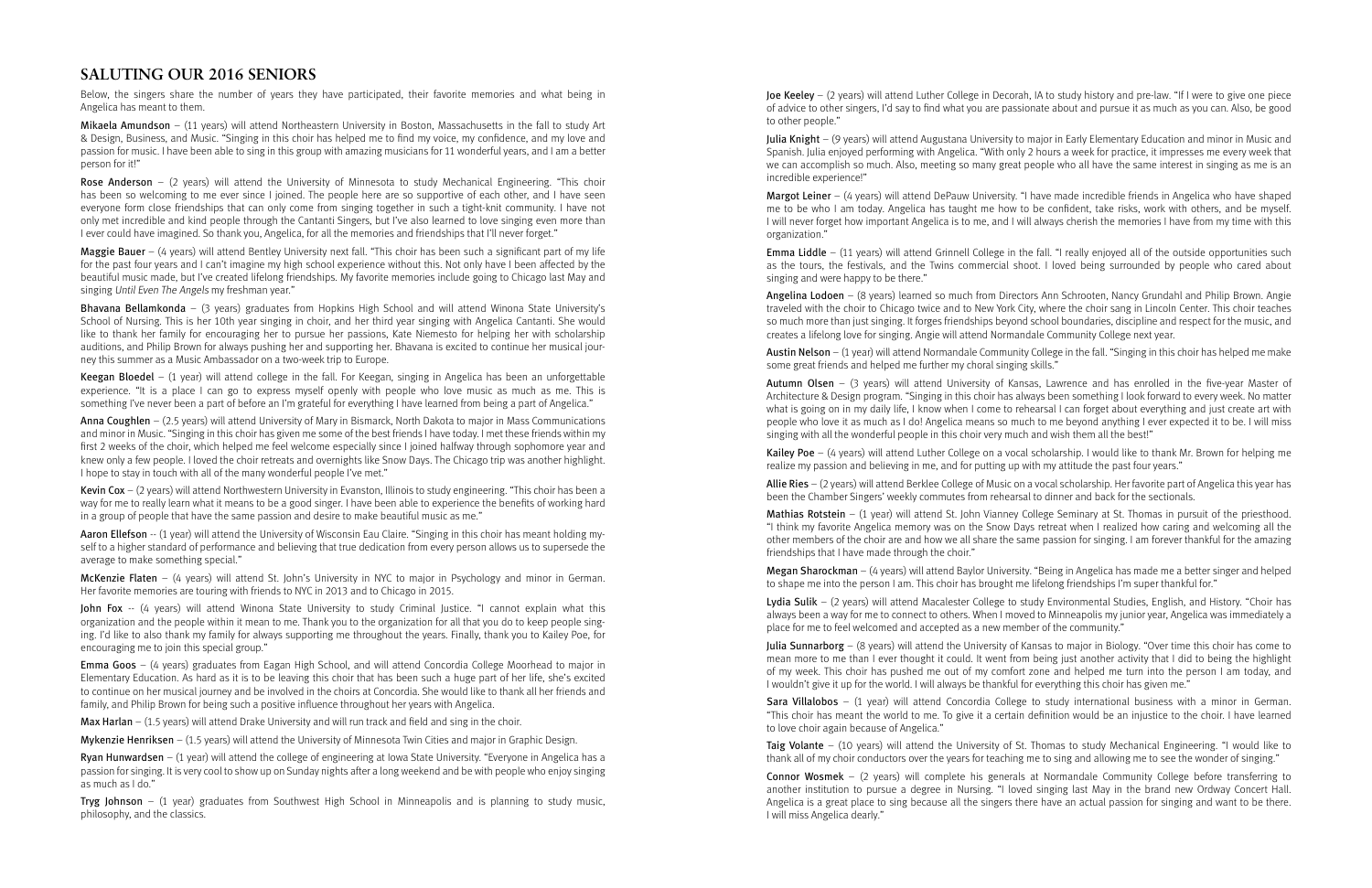**Concert CD's** — This concert is being professionally recorded. CDs will be available soon for purchase in the Gift Shop at the Bloomington Arts Center or you can pre-order a CD by downloading an order form on our website www.angelicacantanti.org.

# **ACKNOWLEDGEMENTS**

Rita Docter, Martha Cooper, Mark Riddle, City of Bloomington, Bloomington City Council, Jim Urie, Jill Murphy, Hopkins High School, Christ the King Church in Bloomington, Community of the Cross Church in Bloomington, Cross View Lutheran Church in Edina, Annette Krogh, Carl Pearson, Scott Knight, Glenn Krocheski-Meyer, Katharine Caliri, Jocelyn Jaimez, Emma Liddle, Chris Volante, Carrie Volante, Jane Horn, Tom Larson, Benjamin Temte, David Temte, Cathy Challman, Faye Tiedman, Kate Niemisto, Hilton Bloomington, Stephanie Sunnarborg, Sara Waller, Siri Keller, Lunds & Byerlys on 98th Street in Bloomington and the volunteer members of the Angelica Board of Directors.

Any singer in Grades  $2 - 5$ July 18 – 22, 2016 - 9am – 12pm \$99 Bloomington Center for the Arts

Any singer in Grades  $6 - 8$ July 25 – 29, 2016 - 9am – 12pm \$99 Bloomington Center for the Arts

Any singer in Grades  $9 - 12 -$  no audition required Thursday's 6:30pm – 8:30pm \$50 June 9, 16, 23, 30 July 7, 14, 21, 28 Bloomington Center for the Arts

This concert is being professionally recorded. Please silence all cell phones. Recording devices and cameras are prohibited. No photography, video or audio recording is allowed.

Angelica Cantanti Youth Choirs **Executive Director** – Audrey Riddle 1800 W. Old Shakopee Road **Choir Manager** – Andrea Dittmer



Bloomington, MN 55431 **Accountant** – Holley Thompson angelicayouthchoirs@gmail.com www.angelicacantanti.org 952-563-8572

# **SUMMER SINGING OPPORTUNITIES**

Visit the Angelica website to sign up and learn more

#### **Elementary Boys & Girls**

#### **Middle School Boys & Girls**

#### **High School Summer Choir**

**Voice lessons** are being offered by the Angelica conductors. Contact our office to learn more.

#### **Auditions**

If you are interested in auditioning for Angelica Cantanti Youth Choirs, please visit our website for audition information: www.angelicacantanti.org

#### **Alumni Invitation**

Angelica Cantanti alumni singers are welcome to join our **Encore adult choir** that will begin rehearsing in the fall. Please visit the Angelica website for more information: www.angelicacantanti.org

# **ANGELICA CANTANTI DONORS AND FRIENDS**

Angelica Cantanti relies on donations for nearly 40% of its annual budget to provide our singers and our community with high quality music education programs and performances. We are grateful for the generous and sustained support of our donors.

Friend (\$5 - \$99) Robert & Inez Agar In honor of Ben Larkin Anonymous John & Mary Alderman Judith Anderson Marian Anderson Michelle Arulfo Betty Bailey Cheryl M. Battin Matthew & Maribelle Bietz Tom & Sarah Bigwood Marla & Robert Burns Marie Burton Frederic Byers Noreen Carlson Joanne Carraher Nicole Clarke Patrick & Donna Coleman Tom Collins Trudy Dahl In memory of Caryle Cauldwell Margaret Dahl In memory of Caryle Cauldwell Rita & David Docter In memory of Phyllis Larson, mother of Teri Simon Rita & David Docter In memory of Dawn Mould Rita & David Docter In memory of Lisa Have Rita & David Docter In memory of Caryle Cauldwell Carl & Rosalie Drahos Peggy Endres Marilyn Erickson Nancy & Bob Erickson Beverly Erickson Karl Feind Rita Fox Bobbie Gibson Robert & Jennifer Graff Nancy & Stephen Grundahl In memory of Dawn Mould and in honor of Maura Mould James & Marilyn Guldseth

Judith & Robert Gyurci Renee Hammes Mark & Connie Hanneken Todd & Julie Hanson In memory of Dawn Moul Kirsten Hargreaves Pam Hastings Laura & Scott Helgeson D. Lane & Ruth Hersey Andy & Sue Hollenbeck Brian & Brenda Johnson Joseph & Suzanne Johnson Laurel & Larry Johnson Joyce Kennedy Robert & Joan Knudtson John LaFave Angelina & Karen Lodoen In honor of Maura Mould Bruce & Vernice McClellan Jodi Lea & Cort McLachlan In memory of Dawn Moul Jan & Mike McLean Joyce Meissner Deb Melchert Jamie Molle Virginia & Roy Mould Mary Nelson Al & Lila Netten Curtis & Carol Peterson Michael & Karen Powers Piovanni Rittman Jon & Delores Roeder Julie Ronning Lawrence Schack Dick & Rhoda Schaffer Kelley Schneider Merri Schreiber Donation In memory of Maura's mother Dawn Mould. Martin & Shelley Sullivan Schroeter Christopher & Mary Kate Skapyak Mary Ann Sowl Frances & Paul Stachour Mr. & Mrs. E.F. Starke Karla Stenson In honor of Michaela Goe Judith Swanson John & Unni Symington

|      | Jo-Ann Terry                                  | James Tellor                           |
|------|-----------------------------------------------|----------------------------------------|
|      | Mark & Susan Theorin                          | Joanne Torfin                          |
|      | In memory of Dawn Mould<br>Edman Beek & Darla | Dean & Flora Tsukayama                 |
| ld   | Thompson In memory                            | Benefactor (\$250-\$500)               |
|      | of Dawn Mould                                 | Aloysius Foundation                    |
|      | Elaine Thurston                               | Andrew & Linda Bauer                   |
|      |                                               | Laurie Bryant                          |
|      | Carrie Volante                                | Martha Cooper                          |
|      | Chris Volante                                 | Richard Crawford                       |
|      | Vienna Volante                                | Steve and Karmin Eisma                 |
|      | Richard & Jacqueline Waite                    | David & Sandra Frauenshuh              |
|      | Mary E. West                                  | Jane Horn                              |
|      | G. Luella Whiting                             |                                        |
|      | Ann & James Williams                          | Cheryl Lange<br>Steve & Sandra Perkins |
|      | Linda & Craig Wilson                          |                                        |
|      | Mei Wang & Jinming Yue                        | Shea Scott                             |
|      | Susan Zarambo                                 | Rhonda Thibault                        |
|      | Patron (\$100-\$249)                          | Thrivent Financial for                 |
|      | Anonymous                                     | Lutherans                              |
|      | Sayee Bellamkonda                             | Mark & Kimberly Thompson               |
| ld   | Sandra Bostrom                                | In memory of Dawn Mould                |
|      | Margaret A. Cargill                           | Grand Giver                            |
|      | Foundation                                    | (\$1000 and over)                      |
|      | Patrick & Donna Coleman                       |                                        |
|      | Judy Cooper                                   | American Legion Post 550               |
|      | Robert & Gretchen Crosby                      | Steve & Nancy Grundahl                 |
|      | Gail Devery                                   | Debra & Scott Knight                   |
|      | Gene Doyle                                    | Leonard & Karen Nordstrom              |
|      | Beverly Erickson                              | R. Thomas Mould                        |
|      | Joyce & Dennis Fiedler                        | In memory of Dawn Mould                |
|      | Mary Fortier                                  | and in honor of                        |
|      | Regina and Geoffrey Getnick                   | Maura Mould                            |
|      | Melanie Gill                                  | <b>Richard Salmen</b>                  |
|      | Jeffrey & Meg Hatton                          |                                        |
|      | Jennifer Jaimez                               |                                        |
|      | Craig Hedberg & Dottie Jung                   |                                        |
|      | Kevin & Jane Kalal                            |                                        |
|      | Patricia Klass                                |                                        |
|      | Todd & Kate Koester                           |                                        |
|      | Medtronic                                     |                                        |
|      | Patrice Krocheski-Meyer                       |                                        |
|      | Devan Landseidel                              |                                        |
|      | Raymond & Prudence Meyer                      |                                        |
|      | Kathy & Pat O'Hara                            |                                        |
|      | Michelle Padua                                |                                        |
|      | Kathleen Perkins                              |                                        |
|      | Frank & Linda Raab                            |                                        |
|      |                                               |                                        |
| etz. | John & Cynthia Roach                          |                                        |
|      | Warren Sampson                                |                                        |
|      | <b>Timothy Sellner</b>                        |                                        |

This activity is made possible by the voters of Minnesota through a grant from the Metropolitan Regional Arts Council, thanks to a legislative appropriation from the arts and cultural heritage fund.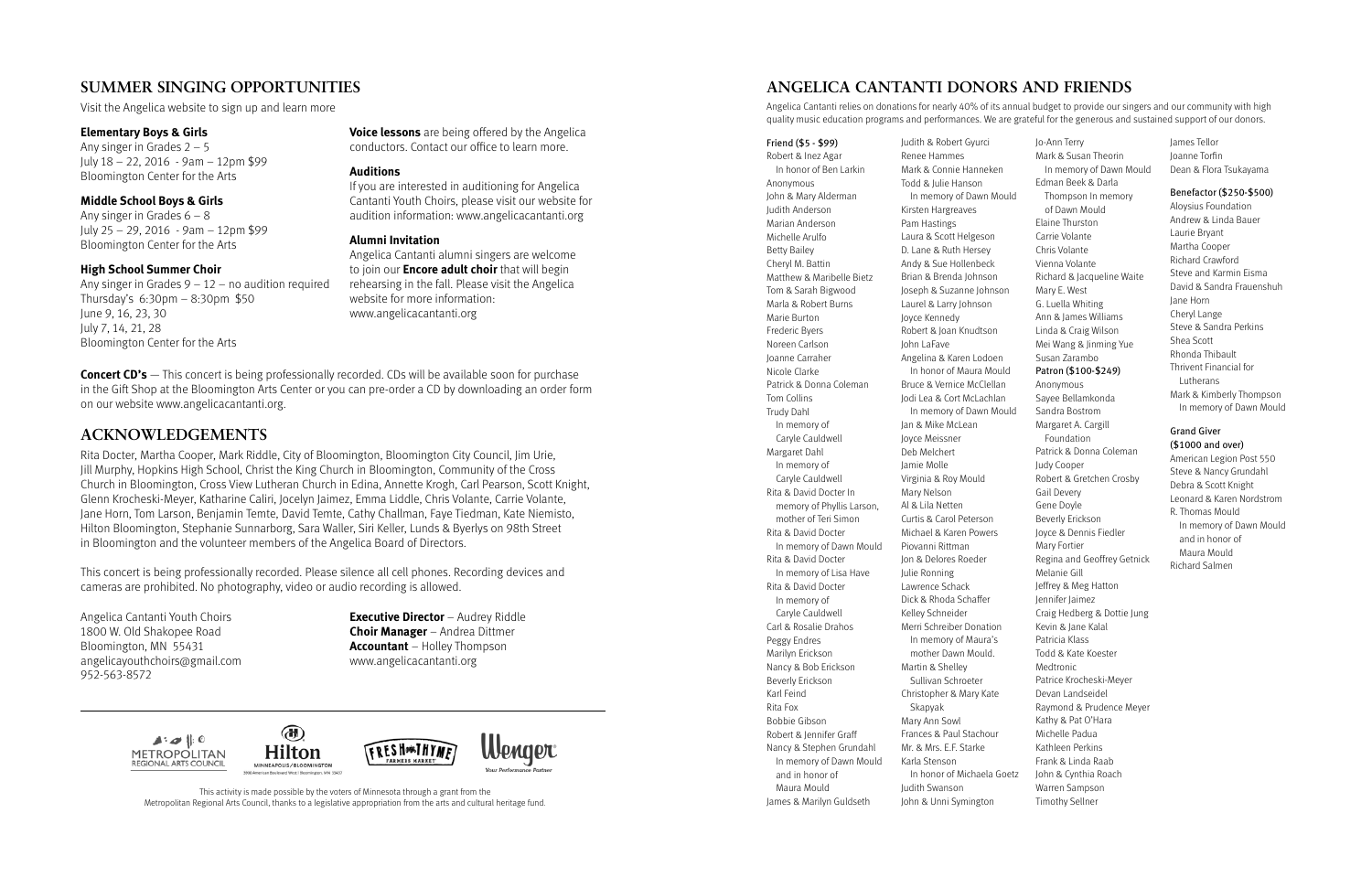- of Taig Volante
- ation of Elaine Reise
- ation of Meredith Reise
- ation of Jen Reise
- e to Ella Graff
- of Kendall Loken
- e to our happy singer Aubrianna Churchill
- ation of Emma Goos
- nks to Elaine & Francis Kalal.
- nks to Mary Fortier
- e to Kamryn Kalal
- of our joyful singer Emily Schroeter
- e to our daughter Grace
- ry of Robert A. Michel
- e to our daughter Annalise Atkinson
- of Marinus Nordstrom
- of Anna Koester
- of Ingrid Koester.
- ation of my daughter Gabi's first year of singing with ACYC
- ry of Ken Larabee
- of Noah Jarosch
- e to Claire Becker.
- e to Sarah Piper.
- e to Matthew Piper
- to our daughter Melina
- of Emma and 11 years of singing in ACYC
- nks to All the friends I have met and wonderful
- ces shared during my 2 terms as an ACYC Board Member
- d to Alumni Singer Shannon Burton.
- e to Nora Mohamed
- of those who began: Semyon Rozin and Steve Cramer, elica Cantanti Conductors, and Jeanne Mortenson, first choir administrator
- of those who "led the music" (the Artistic Staff): Linda avid Jorlett, Nancy Grundahl, James Hawthorne, Angie Adrienne Gustafson, Ann Schrooten, Philip Brown, Carrie Elizabeth Egger
- of those "behind the scenes" (the administrrative staff): auldwell, Dione Eacock, Annette Krohg, Andrea Dittmer, iddle
- of our accompanists: Mary Bergquist, Sandra Enstrom, n, Ona Pinsonneault, Kraig Windshitl, Jeffrey Patry,
- Hartsell, Kate Niemisto, Paul Boehnke
- of all our choir coordinators: Without you our choirs would never sing!

**THANK YOU** to the following friends of Angelica for your kind dedication and donation toward "Buying A Measure" of our new commission piece "Everything Sings" composed by Timothy C. Takach and performed today for the very first time by all of the Angelica singers.



# **BUY A MEASURE DEDICATIONS**

| Anne & Lou Holzman  In memory of Jerry Fischer   |                                                                                                        |
|--------------------------------------------------|--------------------------------------------------------------------------------------------------------|
|                                                  |                                                                                                        |
|                                                  |                                                                                                        |
|                                                  |                                                                                                        |
|                                                  |                                                                                                        |
|                                                  |                                                                                                        |
|                                                  |                                                                                                        |
|                                                  |                                                                                                        |
|                                                  |                                                                                                        |
|                                                  | participation in Angelica Cantanti                                                                     |
|                                                  |                                                                                                        |
|                                                  |                                                                                                        |
|                                                  |                                                                                                        |
|                                                  |                                                                                                        |
|                                                  | www.orfielddesign.com                                                                                  |
|                                                  | www.jsfitnesssite.com                                                                                  |
|                                                  | Regina & Geoffrey Getnick  With appreciation for Ms. Schrooten and the hardworking<br>Angelica team    |
|                                                  | Regina & Geoffrey Getnick  In Honor of Noah Getnick for his super awesome year with<br>Cantabile Choir |
| Daniel & Stephanie Sunnarborg  In honor of Julia |                                                                                                        |
|                                                  |                                                                                                        |
|                                                  |                                                                                                        |
|                                                  |                                                                                                        |
|                                                  |                                                                                                        |
|                                                  |                                                                                                        |
|                                                  |                                                                                                        |

| Frank Busta & Jean Kinsey  In Honor     |                       |
|-----------------------------------------|-----------------------|
| Jeremy and Robin Churchill With Love    |                       |
| Kurt, Jennifer & Noah Goos  In Celebra  |                       |
|                                         |                       |
|                                         |                       |
|                                         |                       |
|                                         |                       |
| Edward & Renee Hammes With Love         |                       |
| Tom, Chris and Aaron Michel In Memor    |                       |
| Amy & Kurt Atkinson  With Love          |                       |
| Trevor, Megan & Myles Koch In Honor     |                       |
|                                         |                       |
|                                         |                       |
|                                         |                       |
| Rudy & Michelle Padua In Memor          |                       |
|                                         |                       |
|                                         |                       |
|                                         |                       |
|                                         |                       |
| Kumar & Maria Kannankutty With love     |                       |
| Dallas Liddle & Andrea Dittmer In honor |                       |
|                                         |                       |
|                                         | experiend             |
|                                         |                       |
| Ahmed Mohamed & Tami Brown  With Love   |                       |
|                                         |                       |
|                                         | first Ange            |
|                                         | Angelica              |
|                                         |                       |
|                                         | Burke, Da<br>Broeker, |
|                                         | Enstad, E             |
|                                         |                       |
|                                         | Caryle Ca             |
|                                         | Audrey Ri             |
|                                         |                       |
|                                         | Jane Horr             |
|                                         | Jennifer H            |
|                                         |                       |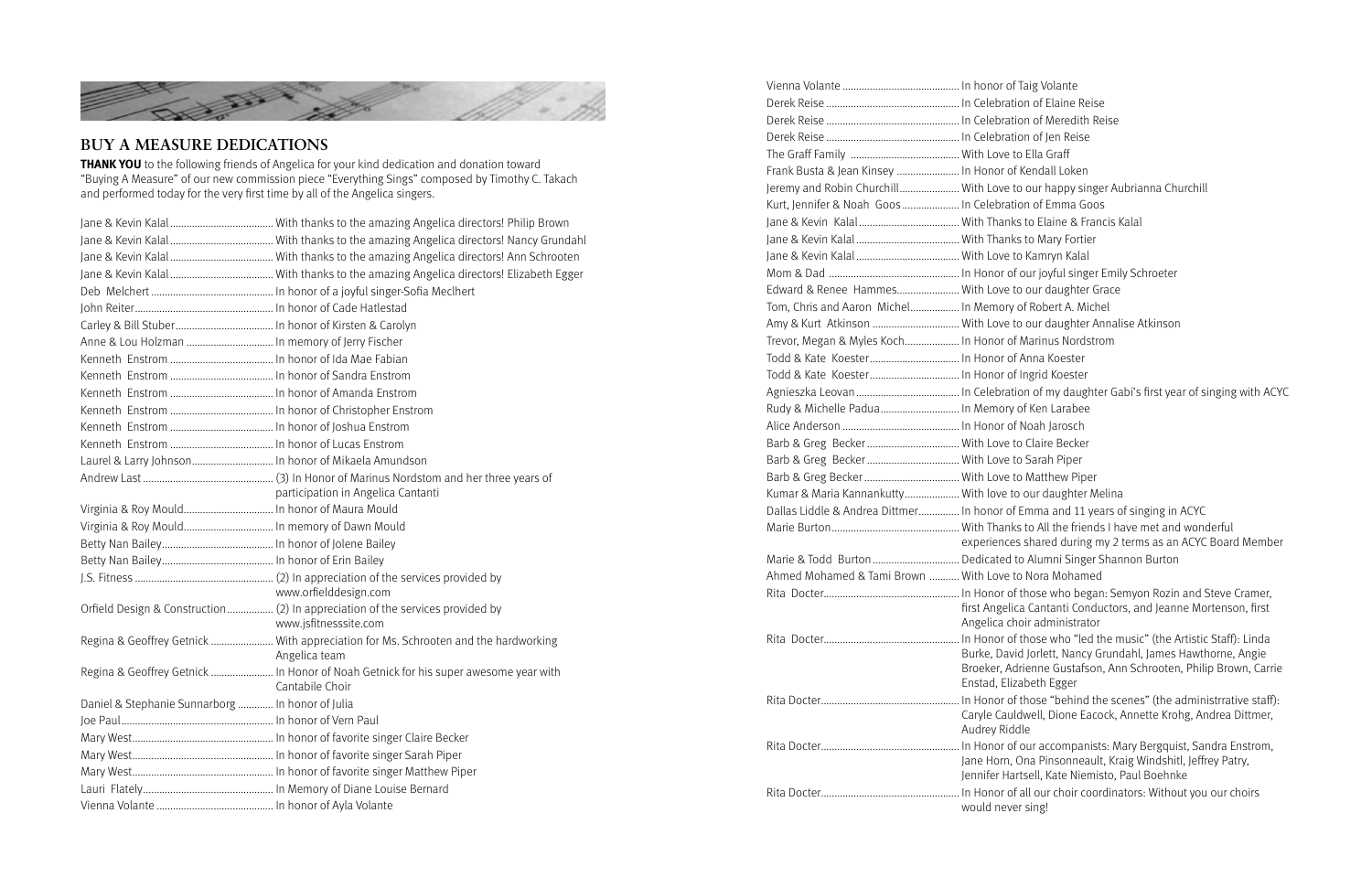|                                                     | insight and vision have helped us grow.                                                |
|-----------------------------------------------------|----------------------------------------------------------------------------------------|
|                                                     | singers to participate in Angelica Cantanti!                                           |
|                                                     |                                                                                        |
|                                                     | the Angelica Cantanti Choirs from 1980-2016! May you life be                           |
|                                                     | filled with song!                                                                      |
|                                                     |                                                                                        |
|                                                     |                                                                                        |
|                                                     |                                                                                        |
|                                                     |                                                                                        |
|                                                     |                                                                                        |
|                                                     |                                                                                        |
| Jennifer & John Jaimez With Love to Jocelyn Jaimez  |                                                                                        |
|                                                     | Andrew & Dani Thompson  In Honor of Brian Thompson for all the great years of singing! |
|                                                     |                                                                                        |
|                                                     |                                                                                        |
|                                                     |                                                                                        |
|                                                     |                                                                                        |
|                                                     |                                                                                        |
|                                                     | Regan Saunders                                                                         |
|                                                     |                                                                                        |
|                                                     |                                                                                        |
|                                                     |                                                                                        |
|                                                     |                                                                                        |
|                                                     |                                                                                        |
|                                                     | Angelica. It has been a true blessing and has enriched our lives.                      |
|                                                     |                                                                                        |
|                                                     |                                                                                        |
|                                                     |                                                                                        |
|                                                     |                                                                                        |
|                                                     | young singers and the Angelica organization for 30+ years.                             |
|                                                     |                                                                                        |
|                                                     | for the past 9+ years.                                                                 |
|                                                     | for their hours and hours of volunteer service                                         |
|                                                     |                                                                                        |
|                                                     | organization behind the scenes.                                                        |
|                                                     |                                                                                        |
|                                                     |                                                                                        |
| Rebecca & Craig Waller (10) measures                |                                                                                        |
| Theodore and Kelly Flately In Honor of Dick Bernard |                                                                                        |
| Pat and Laurie Bryant  With Love to Sammi Bryant    |                                                                                        |
| Pat and Laurie Bryant  With Love to Betty Heckman   |                                                                                        |
|                                                     | Mary Stolee & Tom Larson  In Honor of Angelica Singer Siri Larson                      |
|                                                     |                                                                                        |